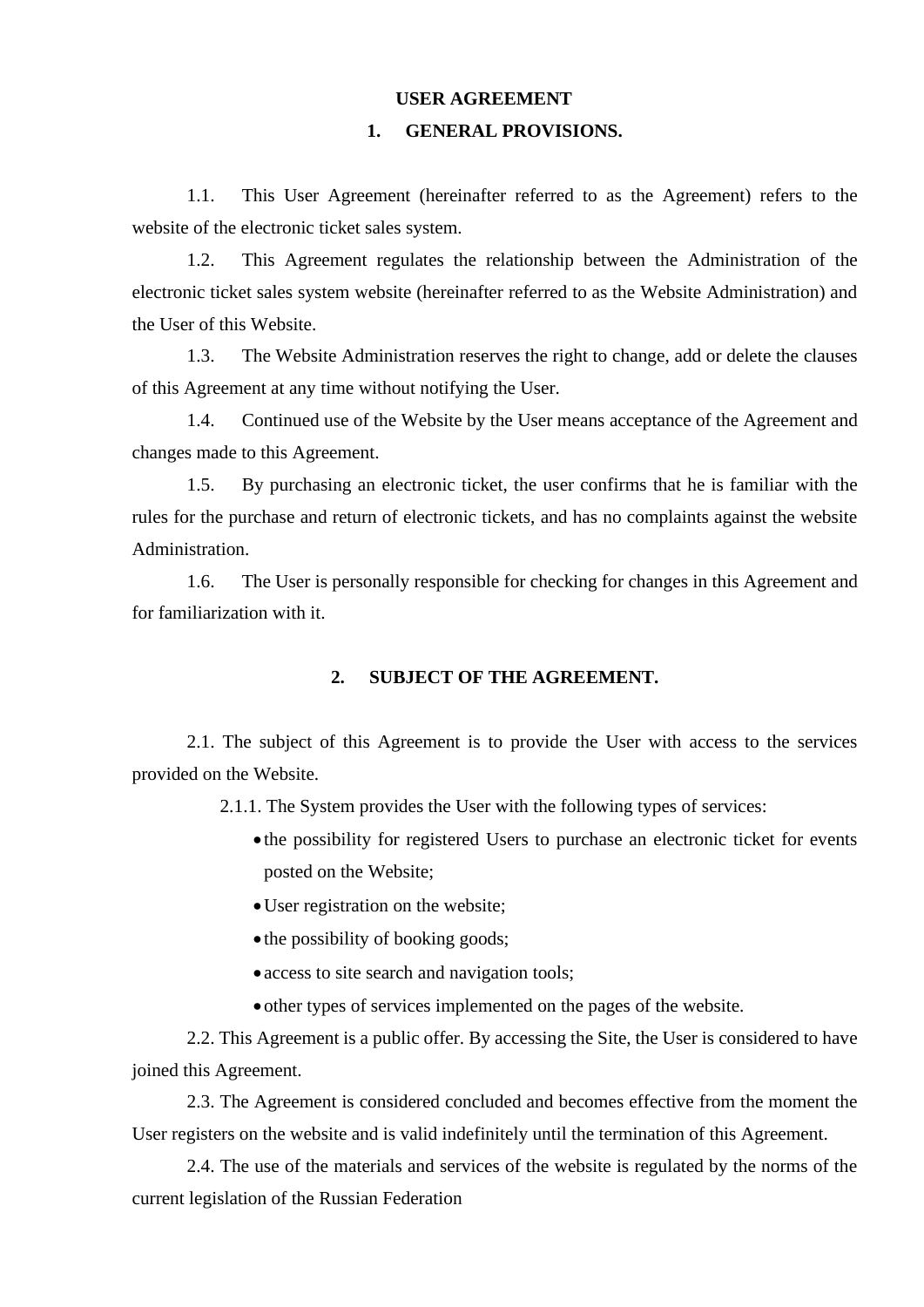# **3. RIGHTS AND OBLIGATIONS OF THE PARTIES.**

### **3.1. The Website administration has the right**

3.1.1. To change the terms of use of the Website, as well as to change the content of this Website. The changes come into force from the moment the new version of the Agreement is published on the Website.

#### **3.2. The User has the right:**

3.2.1. To use all the services available on the Website, as well as purchase electronic tickets offered on the Website.

3.2.2. To ask any questions related to the services of the Website using the details that are located in the "Contacts" section of the Website.

3.2.3. To use the Website exclusively for the purposes and in the manner provided for by the Agreement and not prohibited by the legislation of the Russian Federation.

### **3.3. The Website User undertakes:**

3.3.1. To comply with the terms of this Agreement, the terms of use of the Website Services, the rules for creating and redeeming Orders.

3.3.2. To familiarize themselves with the rules for the purchase and return of electronic tickets located on the Website.

3.3.3. To use the Website Services only for personal non-commercial purposes.

3.3.4. Not to provide deliberately false registration information, including data of third parties.

3.3.5. Not to take actions that may be considered as disrupting the normal operation of the Website.

3.3.6. Not to distribute any confidential and protected by the legislation of the Russian Federation information about individuals or legal entities using the Website.

#### **3.4. The User is prohibited from:**

3.4.1. Disrupting the proper functioning of the Website;

3.4.2. Circumvent the navigation structure of the Website in any way to obtain or attempt to obtain any information, documents or materials by any means that are not specifically provided by the services of this Website;

3.4.3. Violate the security or authentication system on the Website or on any network related to the Website.

3.4.4. To use the Website and its Content for any purposes prohibited by the legislation of the Russian Federation, as well as to incite any illegal activity or other activity that violates the rights of the online store or other persons.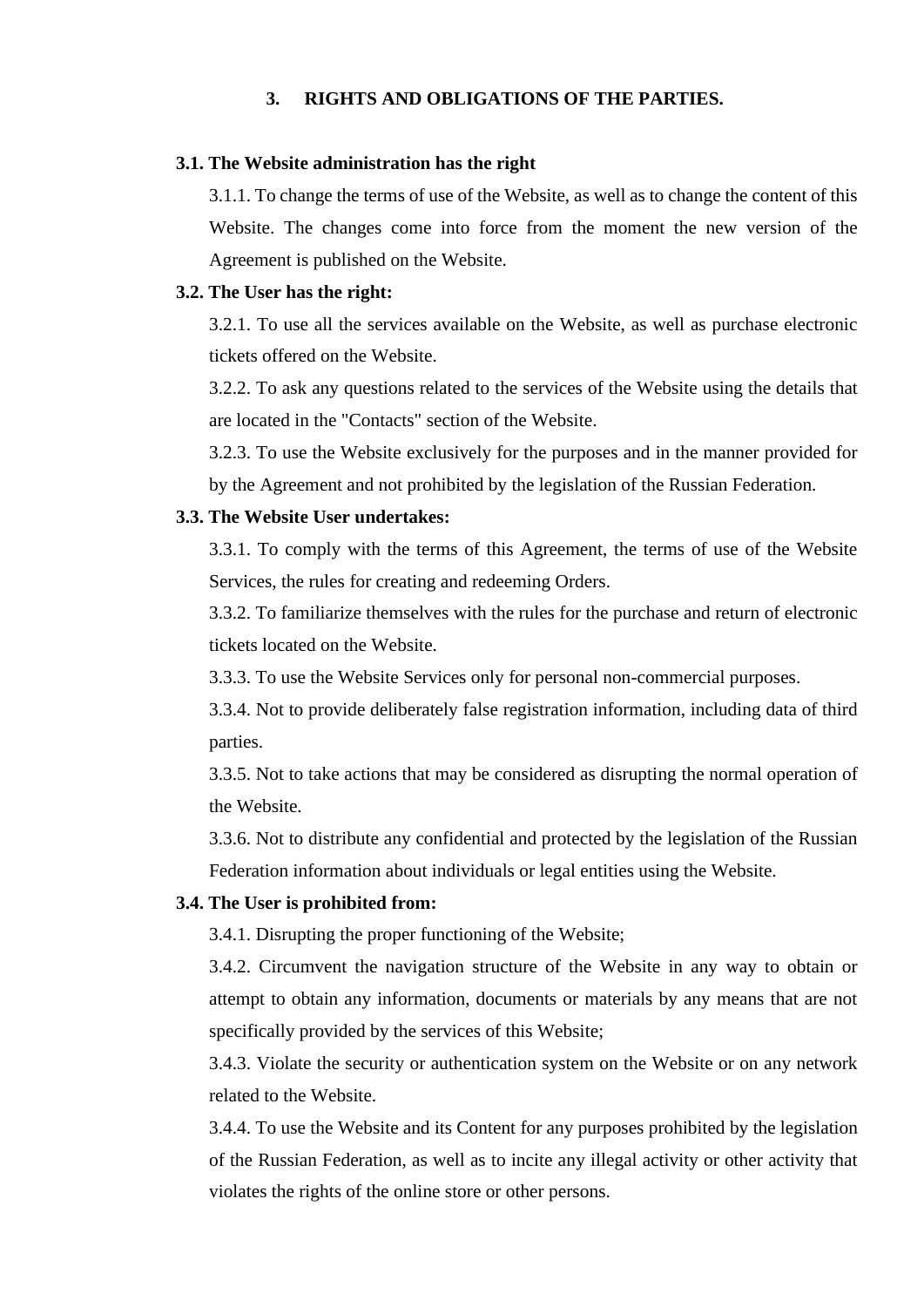# **4. USE OF THE WEBSITE**

4.1. The Content of the Website may not be copied, published, reproduced, transmitted or distributed in any way, as well as posted on the global Internet without the prior written consent of the Website Administration.

4.2. The Content of the Website is protected by copyright, trademark law, as well as other intellectual property rights and unfair competition law.

4.3. The purchase of an electronic ticket offered on the Website requires the creation of a User account.

4.4. The User is personally responsible for maintaining the confidentiality of the account information, including the password, as well as for all activities conducted on behalf of the Account User without exception.

4.5. This Agreement applies to all additional terms and conditions for the purchase of an electronic ticket and the provision of services provided on the Website.

4.6. The information posted on the Website should not be interpreted as a modification of this Agreement.

### **5. TERMINATION OF THE AGREEMENT.**

5.1. The Agreement may be terminated:

5.1.1. after the Administration receives a written and (or) electronic notification from the User about the termination of this Agreement at the addresses of the Site Administration indicated on the website in the Contacts section.

5.1.2. unilaterally by the Website Administration by blocking, terminating the account, terminating the User's access to the Website Services. The User agrees that the Website Administration reserves the right to terminate this Agreement, with or without prior notice, with respect to any Website Services without explanation, including in case of violation of the Agreement or failure to use the relevant Service

5.2. Termination of the Agreement for any reason does not release the Parties from liability for violations of the terms of the Agreement that occurred during its validity period.

5.3. The User agrees that in order to properly ensure the safety of information related to ticket sales, the Website Administration reserves the right to store all information about the User's use of the Website Services after the termination of the Agreement, including the User's registration information, within the time limits established by the current legislation of the Russian **Federation**